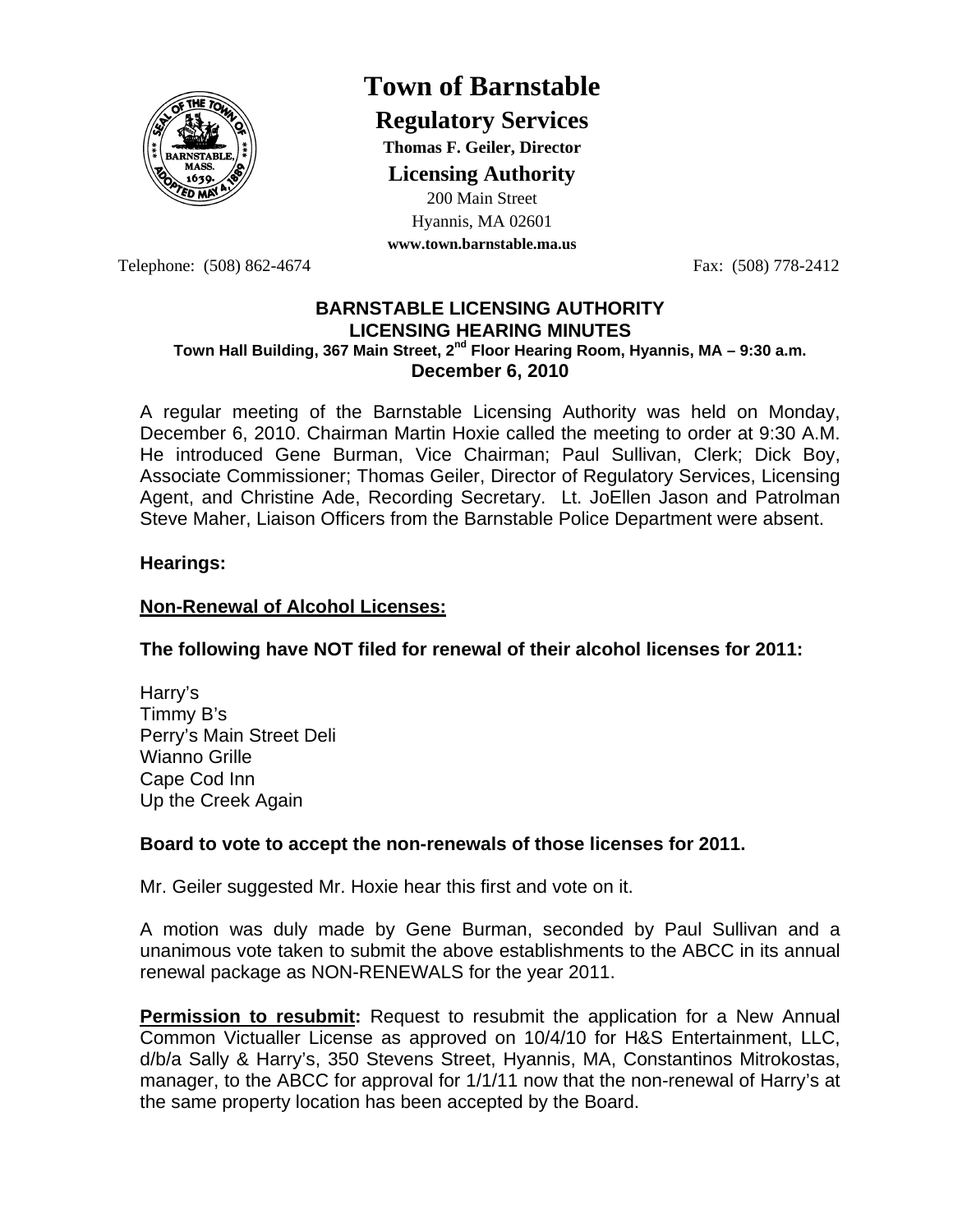Attorney Nunheimer appeared for the applicant, H&S Entertainment, LLC. On October 4<sup>th</sup> Mr. Geiler pointed out there was an existing license at the premises and once it was sent to the ABCC there might be some confusion. That did happen, the license application was sent back to the Town and they are now asking us to reaffirm the vote from October and resubmit the license.

A motion was duly made by Gene Burman, seconded by Paul Sullivan and a unanimous vote taken to resubmit the application for a New Annual Common Victualler License as approved on 10/4/10 for H&S Entertainment, LLC, d/b/a Sally & Harry's, 350 Stevens Street, Hyannis, MA, Constantinos Mitrokostas, manager, to the ABCC for approval for 1/1/11 now that the non-renewal of Harry's at the same property location has been accepted by the Board.

**New Class II Auto Dealer License:** Application of Xiphias Enterprises, Inc., d/b/a Hyannis Honda Annex, James B. Goodwin, Manager, for a New Class II Automobile Dealer's License, 405 West Main Street, Hyannis, MA, with a total of 52 vehicles on the lot.

Mr. Goodwin appeared for his application. This is a change of ownership; no changes in the operation.

Mr. Geiler asked if this will overlay the Class I location; Mr. Goodwin stated it will not – it is just down the street; there was a Class II dealer at that location which is not there now.

A motion was duly made by Gene Burman, seconded by Paul Sullivan and a unanimous vote taken to approve the application of Xiphias Enterprises, Inc., d/b/a Hyannis Honda Annex, James B. Goodwin, Manager, for a New Class II Automobile Dealer's License, 405 West Main Street, Hyannis, MA, with a total of 52 vehicles on the lot and the same restrictions as currently exist.

**New Location – Junk Dealer License:** Application of Cape Abilities, Maggi Tyson, Manager, for a change of location of its Annual Junk Dealer License from 3284 Route 6A to 3239 Main Street, Barnstable, MA.

No-one appeared for the application.

A motion was duly made by Gene Burman, seconded by Paul Sullivan and a unanimous vote taken to continue this hearing to 12/27/10.

**New Class II Auto Dealer License:** Application of Trans-Atlantic Motors, Inc., Al Krisciunas, Manager, for a New Class II Automobile Dealer's License, 49 Bearse Road, Hyannis, MA, with a total of 14 vehicles on the lot.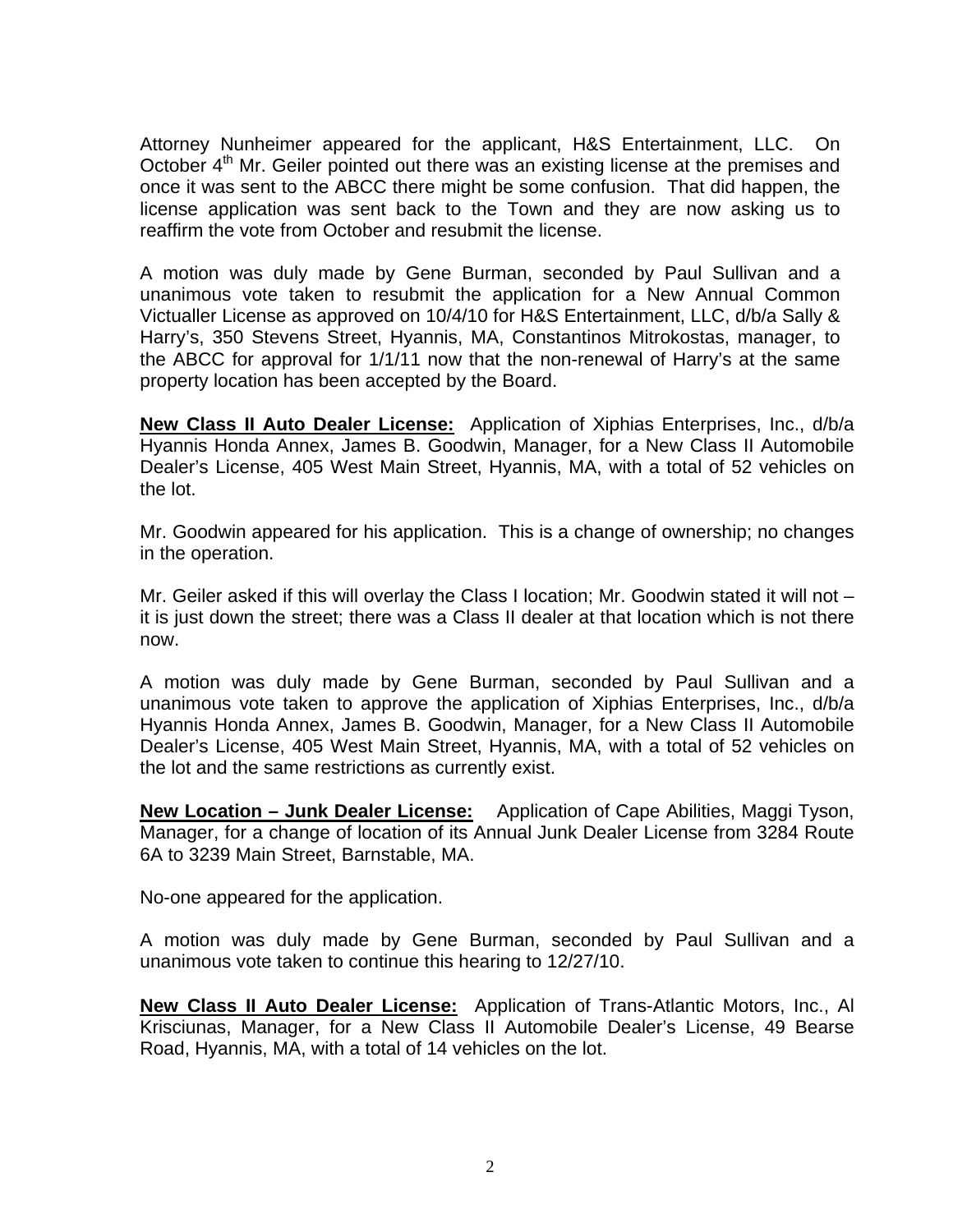Mr. Krisciunas appeared for his father for transfer to this lot which is to the rear of the current Trans-Atlantic Motors.

A motion was duly made by Gene Burman, seconded by Paul Sullivan and a unanimous vote taken to approve the application Trans-Atlantic Motors, Inc., Al Krisciunas, Manager, for a New Class II Automobile Dealer's License, 49 Bearse Road, Hyannis, MA, with a total of 14 vehicles on the lot.

**New Class I Auto Dealer License:** Application of Viti Partners, Inc., d/b/a BMW of Cape Cod, Michael Murphy, Manager, for a New Class I Automobile Dealer's License at 25 Falmouth Road, 28 Hallet Road, 49 Bearse Road and 28 Bearse Road, Hyannis, MA.

Attorney Charles Sabatt appeared for Viti Partners, Inc. d/b/a BMW of Cape Cod. The applicant proposes a new car dealer license at the current Trans-Atlantic property; the Mercedes dealership has terminated there. They will display and sell BMW's. Volvo's and do repair. These are high end vehicles. Mr. Murphy appeared with Mr. Sabatt – he has been in the industry since 1970 and with Viti for several years. They are a Mercedes dealer in RI for some 36 years. They are a very reputable dealership.

Mr. Sullivan asked about the total vehicles – they came up with less than currently at the location (213).

A motion was duly made by Gene Burman, seconded by Paul Sullivan and a unanimous vote taken to approve the application of Viti Partners, Inc., d/b/a BMW of Cape Cod, Michael Murphy, Manager, for a New Class I Automobile Dealer's License at 25 Falmouth Road, 28 Hallet Road, 49 Bearse Road and 28 Bearse Road, Hyannis, MA for 213 total vehicles.

**New Junk Dealer License:** Application of Mafise Desil, d/b/a Thrift Shop, 217 Main Street, Hyannis, MA, Mafise Desil, Manager, for a new Junk Dealer License, hours of operation to be 10 am to 5 pm. Continued from 1/15/10.

Ms. Desil appeared for her application. This is a thrift shop – secondhand items, no junk. It will be open 5 days per week.

A motion was duly made by Gene Burman, seconded by Paul Sullivan and a unanimous vote taken to approve the application of Mafise Desil, d/b/a Thrift Shop, 217 Main Street, Hyannis, MA, Mafise Desil, Manager, for a new Junk Dealer License, hours of operation to be 10 am to 5 pm.

**New Common Victualler License:** Application of Brown Bag Bagels and More, Inc., d/b/a Brown Bag Bagels and Deli, 70 Center Street, Hyannis, Kelly Hayden, Manager, for a New Common Victualler License, hours to be 6 am to 2 pm daily.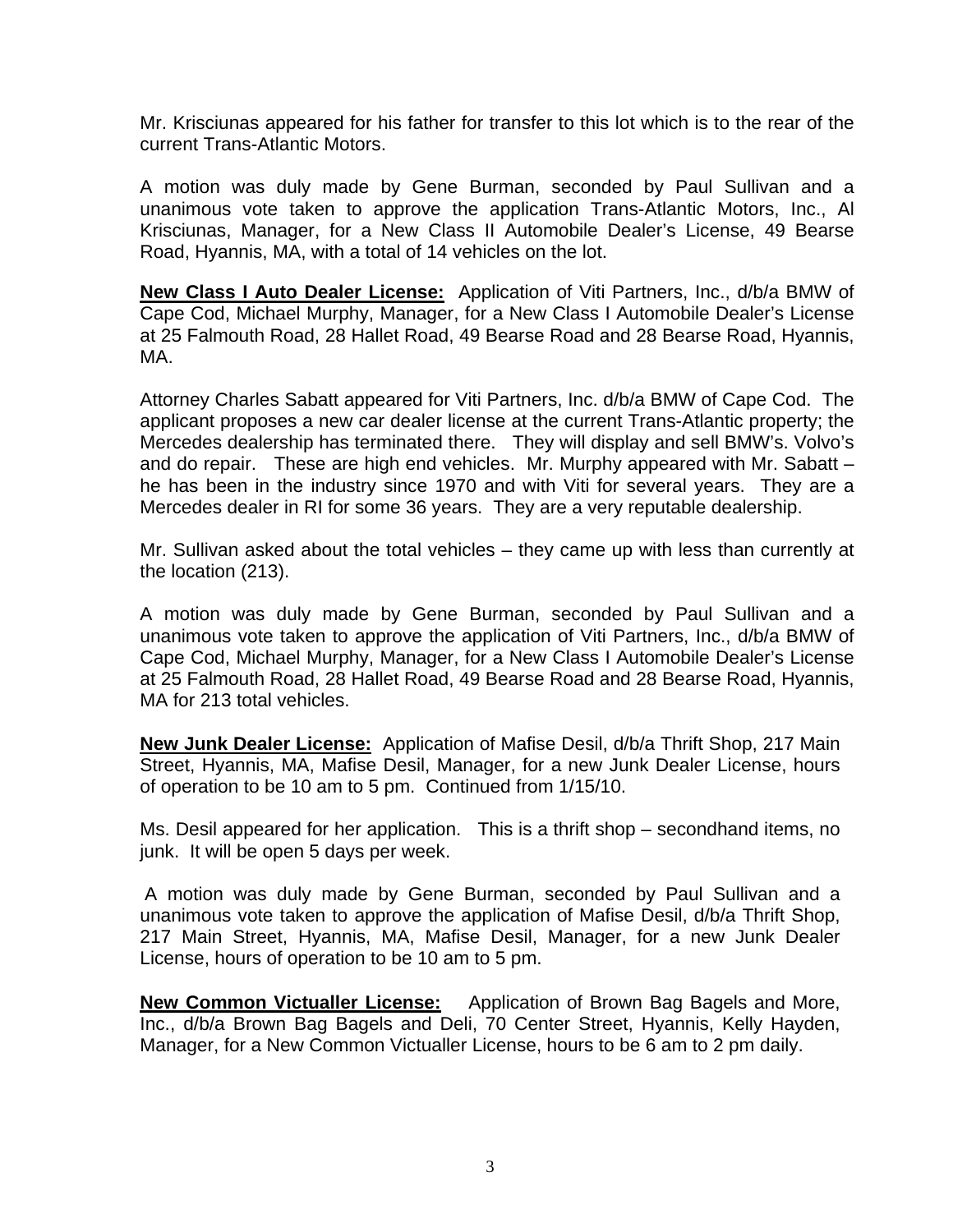The operation will be the same. They have been working with the present owners for a month to learn the business; all have serv safe certificates.

A motion was duly made by Gene Burman, seconded by Paul Sullivan and a unanimous vote taken to approve the application of Brown Bag Bagels and More, Inc., d/b/a Brown Bag Bagels and Deli, 70 Center Street, Hyannis, Kelly Hayden, Manager, for a New Common Victualler License, hours to be 6 am to 2 pm daily.

**Seasonal to Annual All Alcohol Common Victualer License:** 9 Lives Corp., d/b/a The Black Cat Tavern, 165 Ocean Street, Hyannis, Scott C. Brownlee, Manager, has made an application to Change from a Seasonal All Alcohol Common Victualler License to an Annual All Alcohol Common Victualler License.

Mr. Colombo and Mr. Brownlee appeared for the change of this license to An Annual license. It has been seasonal and annual in the past.

A motion was duly made by Gene Burman, seconded by Paul Sullivan and a unanimous vote taken to approve the application of 9 Lives Corp., d/b/a The Black Cat Tavern, 165 Ocean Street, Hyannis, Scott C. Brownlee, Manager, to Change from a Seasonal All Alcohol Common Victualler License to an Annual All Alcohol Common Victualler License.

## **Renewals:**

# **The following renewals have been submitted without any changes from the previous year for Licensing Authority approval.**

# **Common Victualler All Alcohol:**

Jack's Lounge Seaside Pub on Main Alberto's Ristorante Pavilion Indian Cuisine Barnstable Restaurant and Tavern Uno Chicago Grill British Beer Company 99 Restaurants/Pubs Not Your Average Joe's Sam Diego's Barbyann's Outback Steakhouse Kobi House Olive Garden Tiki Port Shanghai Chinese Restaurant Fazio's Trattoria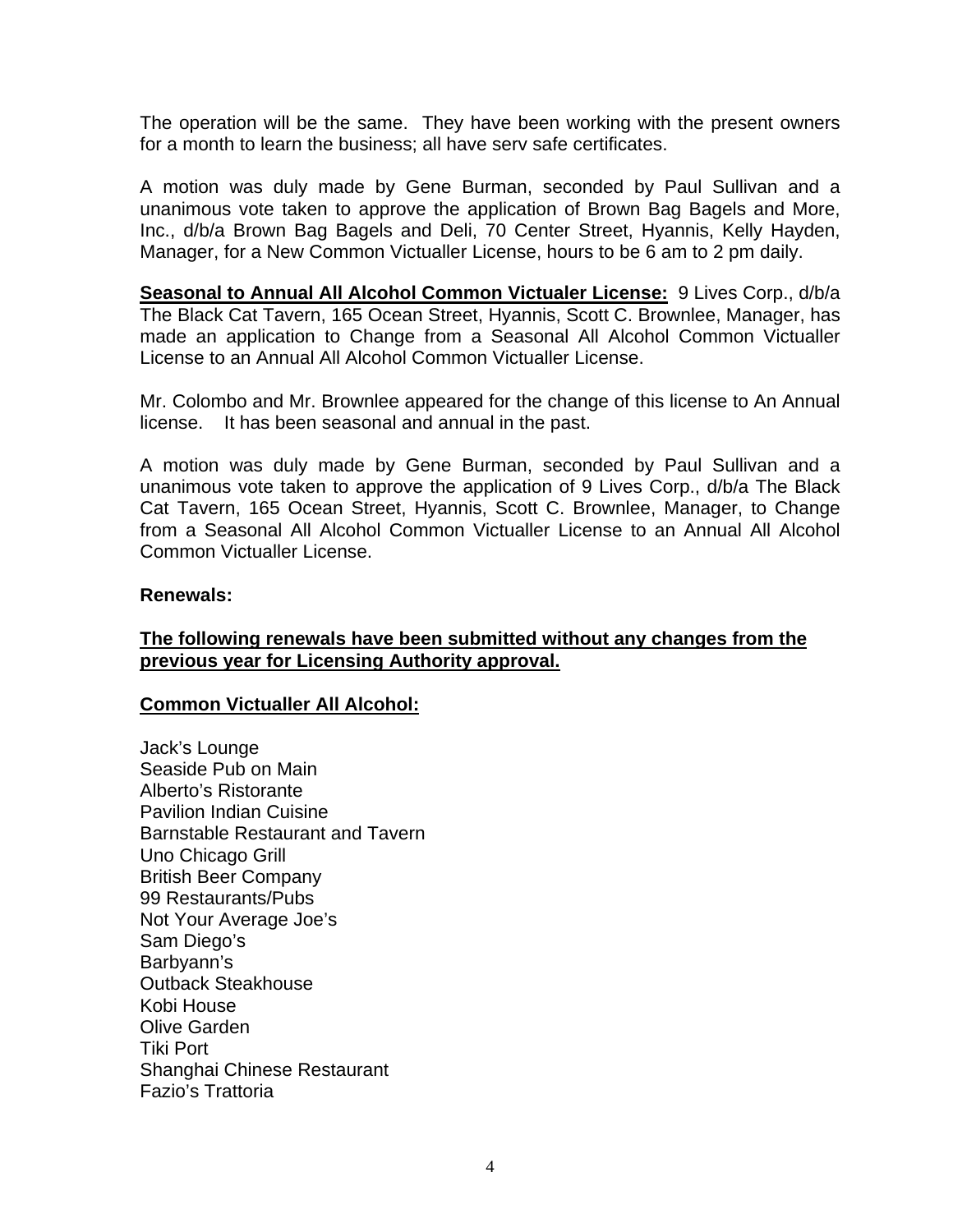TGI Friday's **Dragonlite** Bobby Byrne's Pub Kettle Ho The  $19<sup>th</sup>$  Hole The Dolphin Restaurant Philbrick's Five Eighty Six Bistro House of Bud's The Naked Oyster Regatta of Cotuit DJ's Wings, Ribs, Subs 'n More Tommy Doyle's Il Maestro Misaki Wimpy's Ying's Pain D'Avignon Colombo's Roadhouse Brazilian Grill Hyannis Angler's Club Ardeo on Main Hyannis Golf Club B&B Pizza The Steakhouse Sports Bar Five Bays Bistro Schooner's Embargo Island Merchant Barolo

A motion was duly made by Gene Burman, seconded by Paul Sullivan and a unanimous vote taken to approve the establishments above for renewal of their Common Victualler All Alcohol licenses.

#### **Common Victualler Beer & Wine:**

The Original Gourmet Brunch Pizza Wave New England Pizza House Scottie's Famous Pizza Craigville Pizza & Mexican Golden Fountain Mike's Pizza Thai House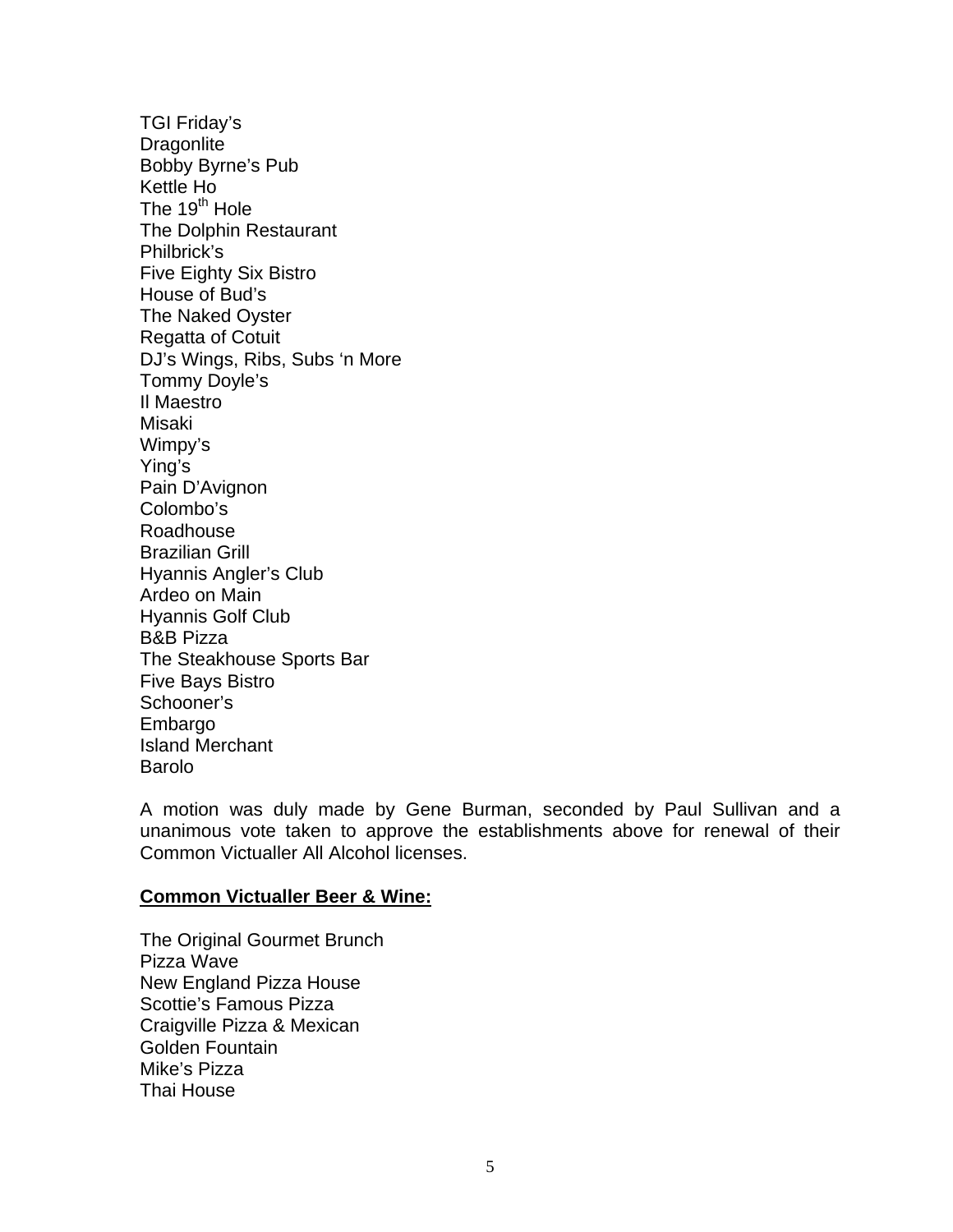Cafe at the Airport Sweet Tomatoes Osterville Pinocchio Pizza Caffe e Dolci B2 Burrito Bistro Palio Pizzeria The Daily Paper

A motion was duly made by Gene Burman, seconded by Paul Sullivan and a unanimous vote taken to approve the establishments above for renewal of their Common Victualler Wine & Malt licenses.

## **Club All Alcohol:**

Hyannisport Club Cummaquid Golf Club of Barnstable and Yarmouth Hyannis Elks Hyannis Yacht Club Oyster Harbors Club Wequaquet Lake Yacht Club King's Grant Racquet Club Wianno Club Seaview Wianno Club Parker Osterville Veterans' Assn. West Barnstable Deer Club

A motion was duly made by Gene Burman, seconded by Paul Sullivan and a unanimous vote taken to approve the establishments above for renewal of their All Alcohol Club licenses.

#### **General on Premises All Alcohol:**

Ryan Family Amusements Dennis F. Thomas Post - VFW **Pufferbellies** Puff the Magic The Quarterdeck Lounge

A motion was duly made by Gene Burman, seconded by Paul Sullivan and a unanimous vote taken to approve the establishments above for renewal of their All Alcohol General on Premise licenses.

#### **Innholder All Alcohol:**

Resort & Conference Center of Hyannis Cape Codder Resort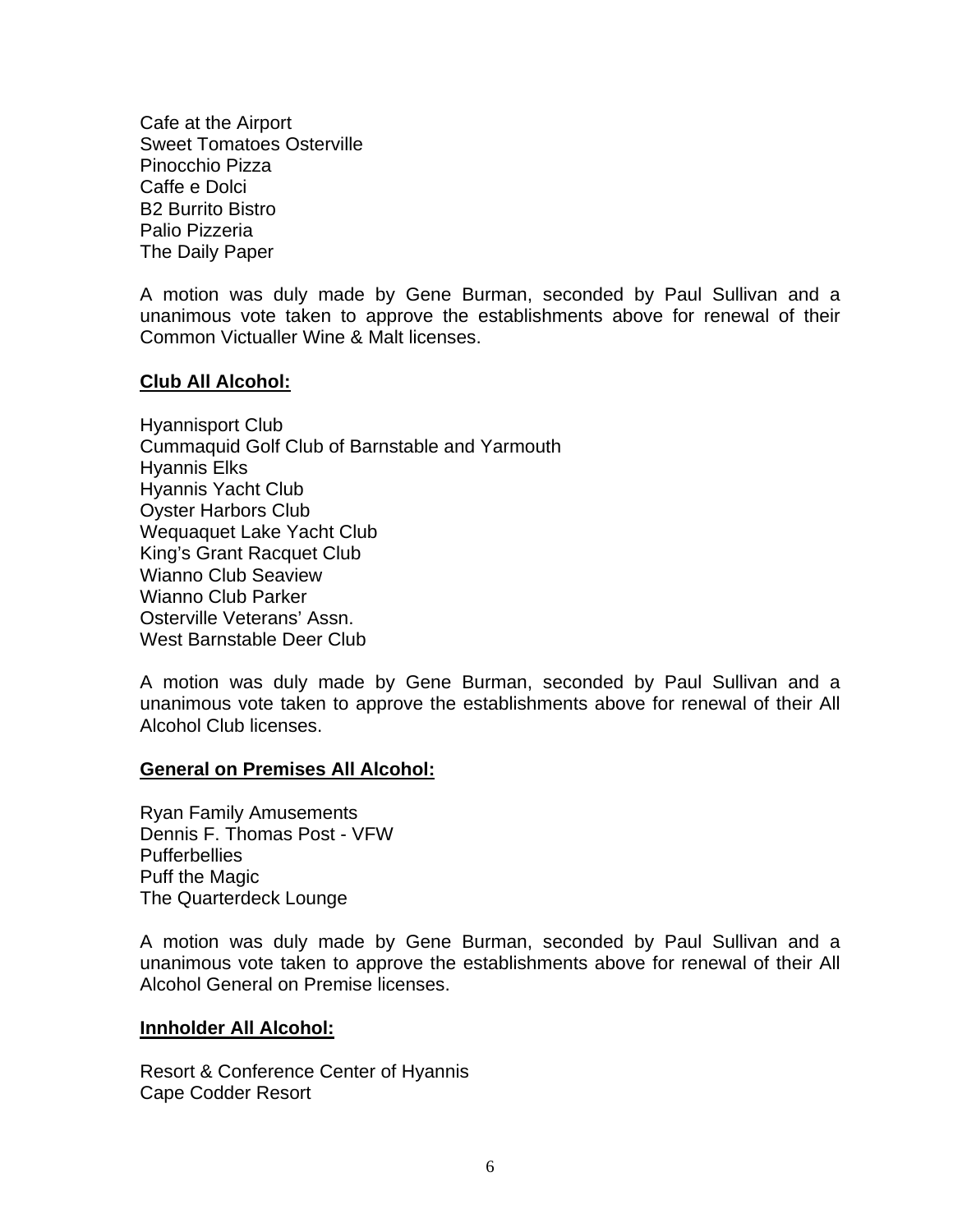Courtyard by Marriott Heritage House Hotel International Inn Radisson Bistro Greenhouse Restaurant

A motion was duly made by Gene Burman, seconded by Paul Sullivan and a unanimous vote taken to approve the establishments above for renewal of their All Alcohol Innholder licenses.

## **Package Store All Alcohol:**

Parker's Discount Liquors Osterville Package Store Luke's Super Liquors Hyannis Package Store Craigville Package Store Fancy's Farm Market Cotuit Liquors Cape Cod Package Store Seven G's Liquor Shoppe Cotuit Grocery Co. Blanchard Liquors Willow Package Grain & Vine Barnstable News Store \* Take out if Tom says to Barnstable Bottle Shop

A motion was duly made by Gene Burman, seconded by Paul Sullivan and a unanimous vote taken to approve the establishments above for renewal of their All Alcohol Package Store licenses.

#### **Package Store Beer & Wine:**

Mini Food Mart Willow Tree Market Hess Express 21243 Orexi Foods Old Village Store The Wine List Sea Street Market Big Daddy's

A motion was duly made by Gene Burman, seconded by Paul Sullivan and a unanimous vote taken to approve the establishments above for renewal of their Package Store Wine & Malt licenses.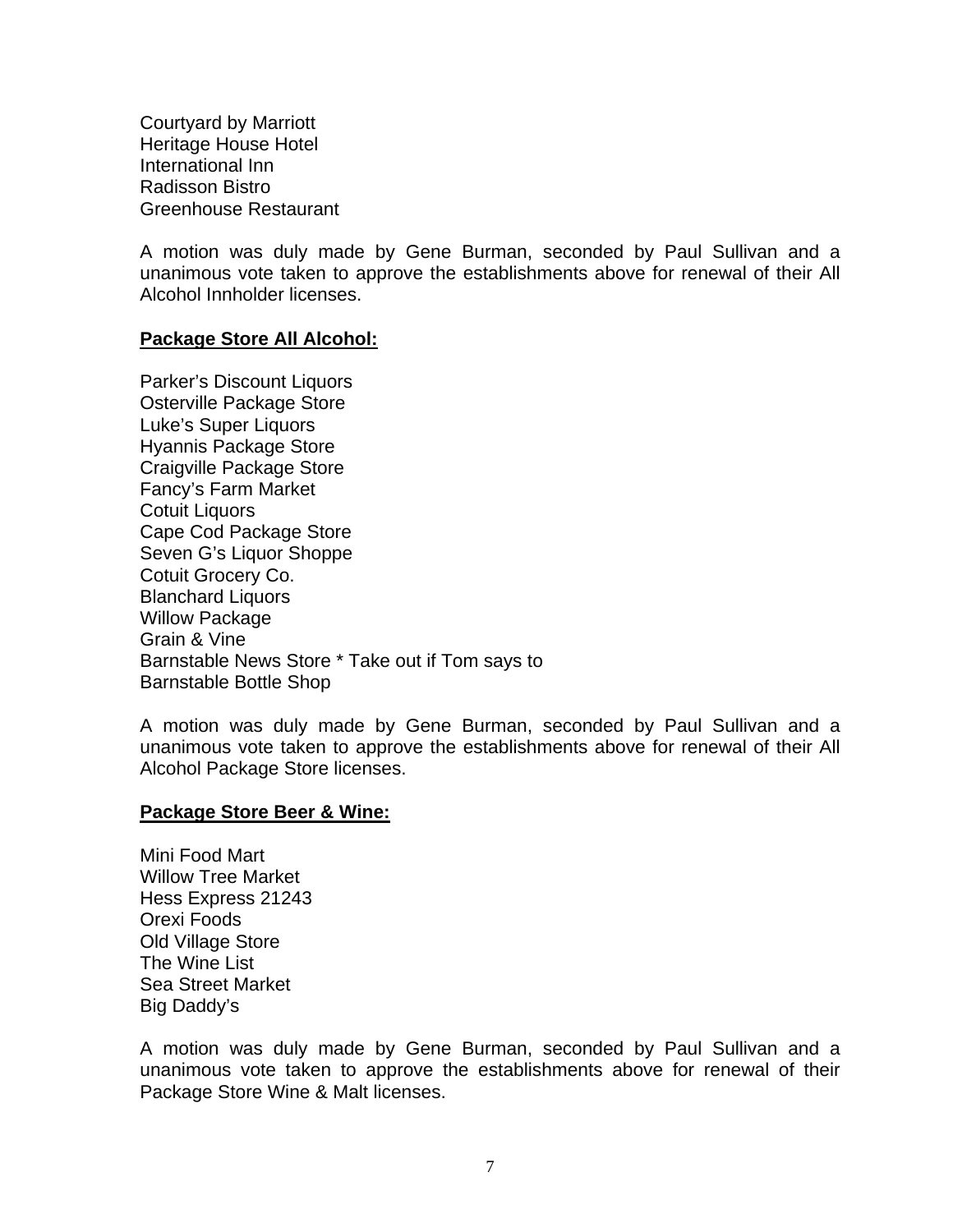## **Automatic Amusement/Video Games:**

Jack's Lounge Seaside Pub on Main Ryan Family Amusements Resort & Conference Center of Hyannis New England Pizza House Hyannis Elks Craigville Pizza & Mexican Cape Codder Resort TGI Friday's Bobby Byrne's Pub The  $19<sup>th</sup>$  Hole House of Bud's Regal Cape Cod Cinemas 12 Osterville Veterans' Assn. Tommy Doyle's The Quarterdeck Lounge Hyannis Angler's Club

A motion was duly made by Gene Burman, seconded by Paul Sullivan and a unanimous vote taken to approve the establishments above for renewal of their Automatic Amusement/Video Games licenses.

#### **Daily Live Entertainment:**

Alberto's Ristorante Barnstable Restaurant and Tavern Uno Chicago Grill British Beer Company Hyannisport Club Borders Books & Music Resort & Conference Center of Hyannis Hyannis Elks Cape Codder Resort Hyannis Yacht Club Oyster Harbors Club Courtyard by Marriott Dennis F. Thomas Post - VFW Heritage House Hotel Wequaquet Lake Yacht Club Five Eighty Six Bistro Wianno Club Seaview House of Bud's **Pufferbellies**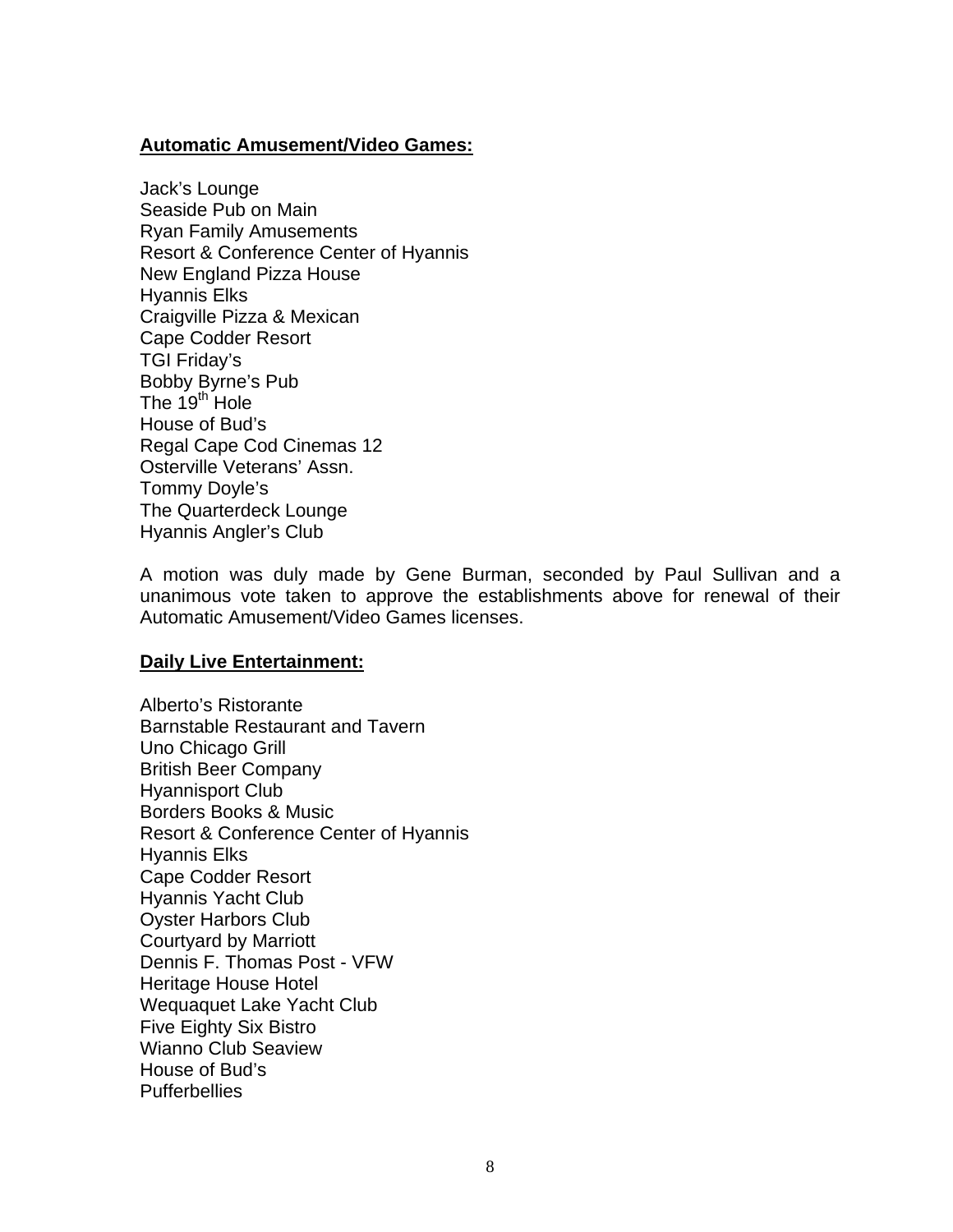Puff the Magic Regatta of Cotuit International Inn Tommy Doyle's West Barnstable Deer Club Ying's Pain D'Avignon Colombo's Roadhouse Brazilian Grill The Quarterdeck Lounge Hyannis Angler's Club Ardeo on Main Hyannis Golf Club The Steakhouse Sports Bar Schooner's Radisson Bistro Embargo Island Merchant Barolo

A motion was duly made by Gene Burman, seconded by Paul Sullivan and a unanimous vote taken to approve the establishments above for renewal of their Daily Live Entertainment licenses.

#### **Daily Non-Live Entertainment:**

Jack's Lounge Seaside Pub on Main Alberto's Ristorante Barnstable Restaurant and Tavern British Beer Company Hyannisport Club Ryan Family Amusements Not Your Average Joe's Resort & Conference Center of Hyannis New England Pizza House Hyannis Elks Craigville Pizza & Mexican Cape Codder Resort TGI Friday's Dennis F. Thomas Post - VFW Bobby Byrne's Pub Heritage House Hotel The  $19^{th}$  Hole House of Bud's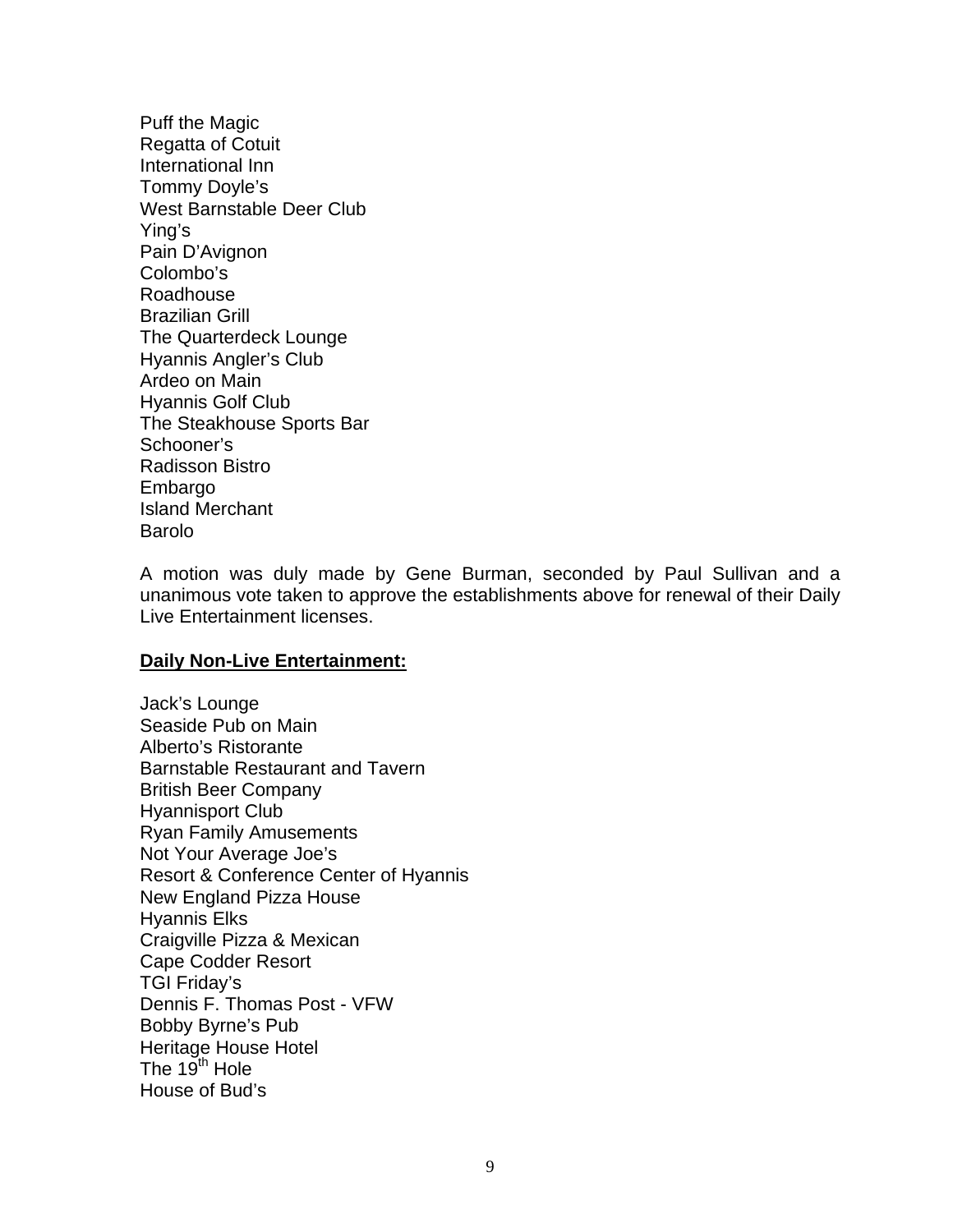**Pufferbellies** Puff the Magic Regal Cape Cod Cinemas 12 Regatta of Cotuit Osterville Veterans' Assn. Tommy Doyle's Pain D'Avignon Hyannis Angler's Club Hyannis Golf Club The Steakhouse Sports Bar Schooner's Barolo

A motion was duly made by Gene Burman, seconded by Paul Sullivan and a unanimous vote taken to approve the establishments above for renewal of their Daily Non-Live Entertainment licenses.

## **Sunday Entertainment:**

Jack's Lounge Seaside Pub on Main Alberto's Ristorante Uno Chicago Grill British Beer Company Hyannisport Club Ryan Family Amusements Not Your Average Joe's Borders Books & Music Resort & Conference Center of Hyannis Hyannis Elks Cape Codder Resort Hyannis Yacht Club Oyster Harbors Club Courtyard by Marriott TGI Friday's Dennis F. Thomas Post - VFW Heritage House Hotel The  $19^{\text{th}}$  Hole Five Eighty Six Bistro House of Bud's **Pufferbellies** Puff the Magic Regal Cape Cod Cinemas 12 Regatta of Cotuit International Inn Osterville Veterans' Assn.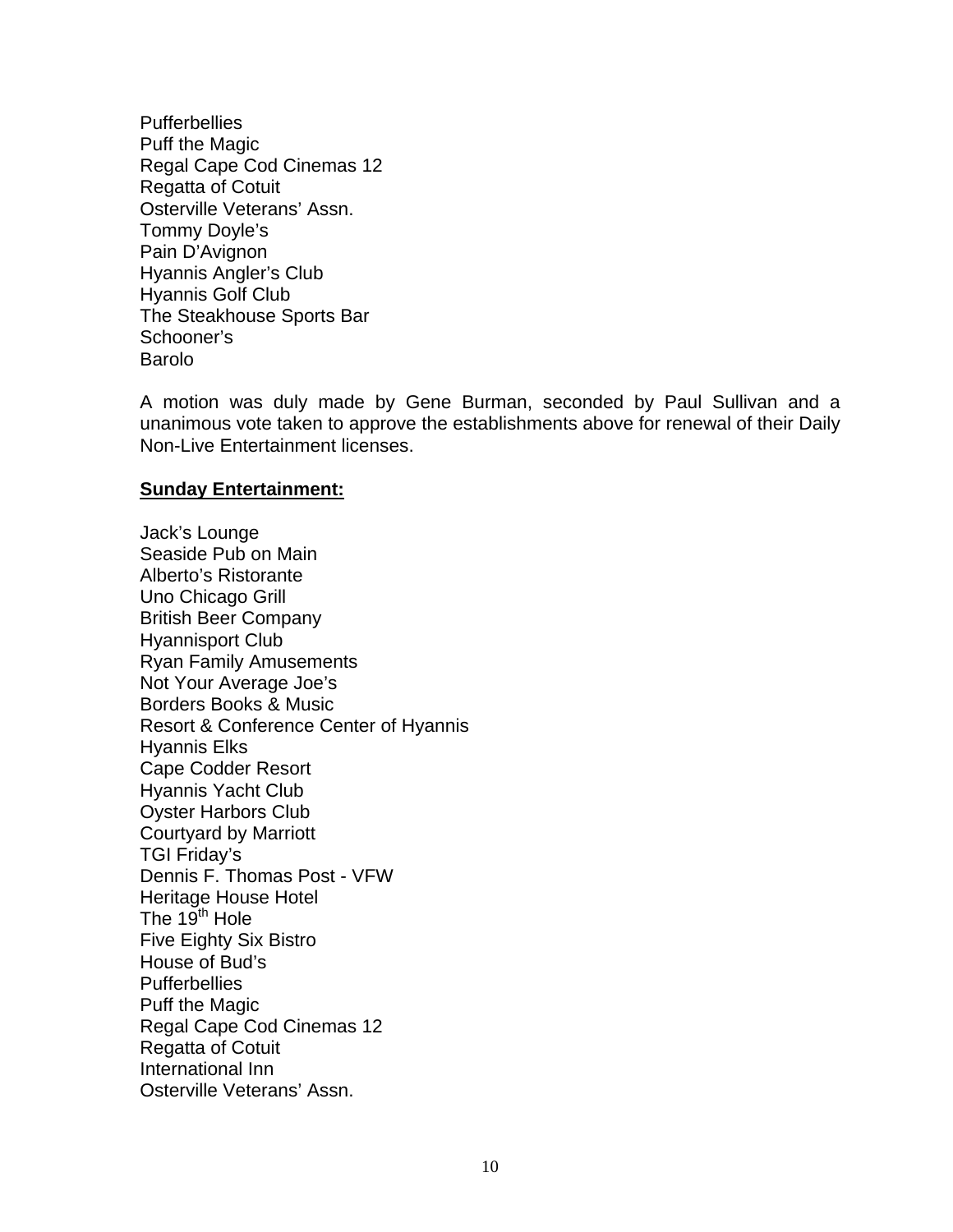Tommy Doyle's West Barnstable Deer Club Ying's Pain D'Avignon Colombo's Roadhouse Brazilian Grill The Quarterdeck Lounge Hyannis Angler's Club Hyannis Golf Club The Steakhouse Sports Bar Schooner's Embargo Island Merchant Barolo

A motion was duly made by Gene Burman, seconded by Paul Sullivan and a unanimous vote taken to approve the establishments above for renewal of their Sunday Entertainment licenses.

## **Pool Tables:**

Hyannis Elks The  $19<sup>th</sup>$  Hole Osterville Veterans' Assn. The Quarterdeck Lounge

A motion was duly made by Gene Burman, seconded by Paul Sullivan and a unanimous vote taken to approve the establishments above for renewal of their Pool Table licenses.

#### **Auto Dealer Class I:**

Hyannis Marina Land Rover Cape Cod Cape Cod Kia

A motion was duly made by Gene Burman, seconded by Paul Sullivan and a unanimous vote taken to approve the establishments above for renewal of their Class I Auto Dealer licenses.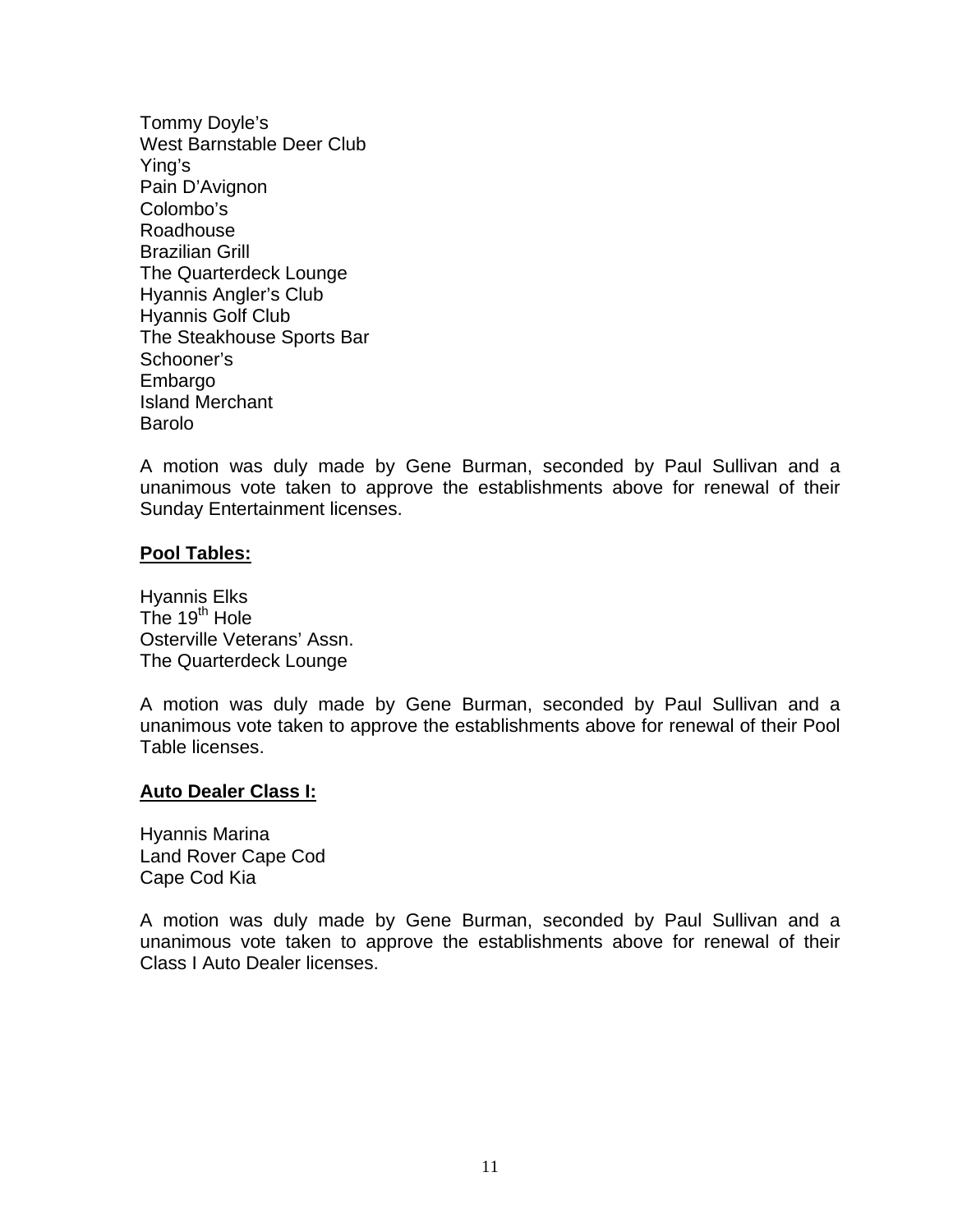# **Auto Dealer Class II:**

Robert J. Trapp, Inc. Ron's Truck Stop Cape Cod Auto Connection Cars for Kindness Jack Ellis Foreign Auto European Car Service Hyannis Auto Sales Cape Cod Lincoln Mercury

A motion was duly made by Gene Burman, seconded by Paul Sullivan and a unanimous vote taken to approve the establishments above for renewal of their Class II Auto Dealer licenses.

## **Cinema/Theatre:**

Regal Cape Cod Cinemas 12

A motion was duly made by Gene Burman, seconded by Paul Sullivan and a unanimous vote taken to approve the establishments above for renewal of their Cinema/Theatre licenses.

#### **Common Victualler:**

Barnes & Noble McDonald's – 175 North Street McDonald's – 654 Route 132 Borders Books & Music La Petite France Cafe Osterville Village Cafe Bangkok Kitchen The Mills Restaurant Osterville Cheese & Sandwich Shop Perry's Main Street Deli Mitie's Sushi House Subway of Hyannis The Barnacle Craigville Beach Grill Great House of Zou Old Village Store & Cafe Casual Gourmet – 31 Richardson Road Casual Gourmet Express – CC Mall Casual Gourmet Express – CC Hospital Cape Cod Chocolatier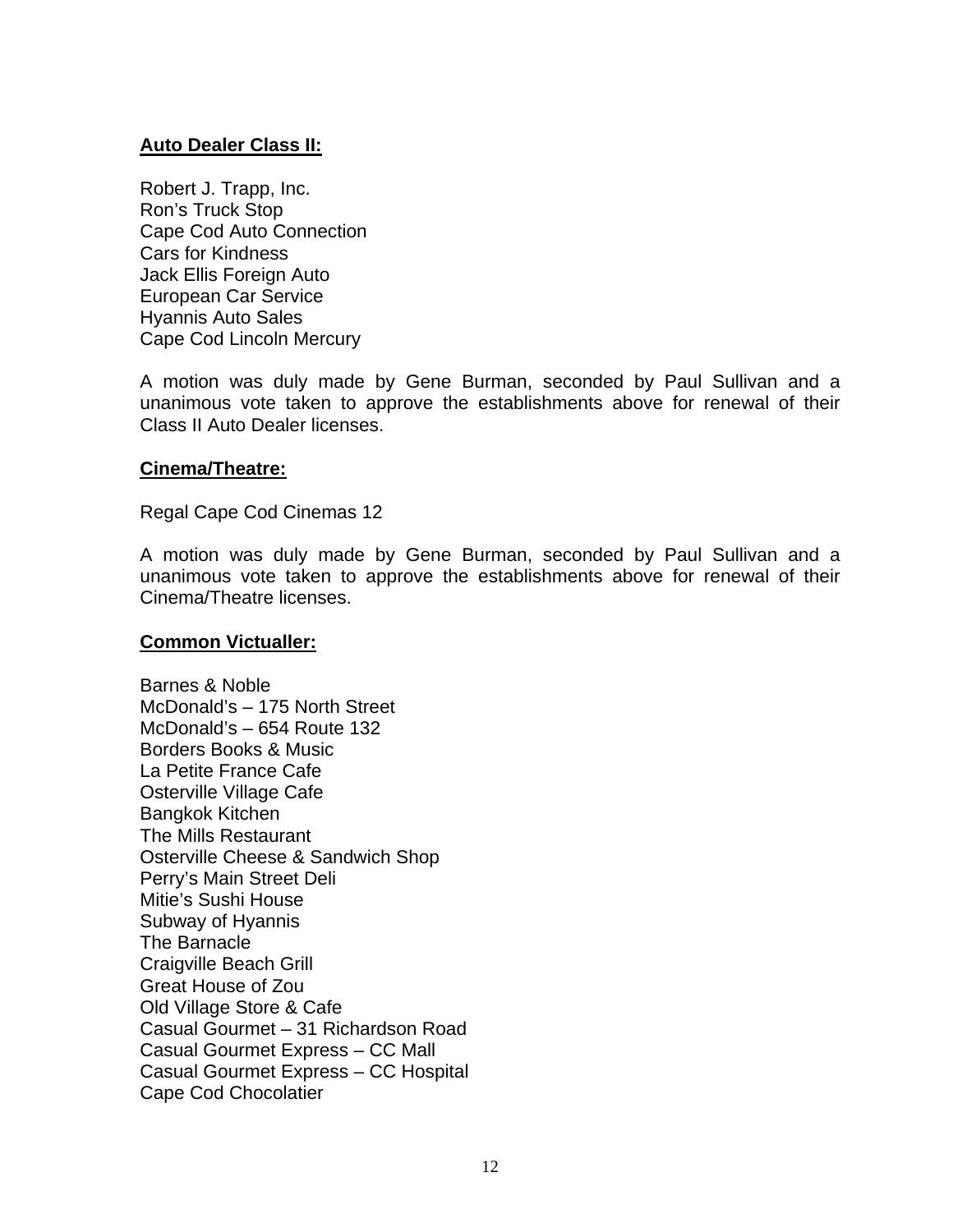Little Sandwich Shop Sunnyside Village Landing Restaurant Sea Street Cafe

A motion was duly made by Gene Burman, seconded by Paul Sullivan and a unanimous vote taken to approve the establishments above for renewal of their Common Victualler licenses.

# **Lodging House:**

Craigville Conference Center – The Inn – 208 Lake Elisabeth Dr. Craigville Conference Center – Manor – 1 Bluff Ave. Craigville Conference Center – Lodge – 39 Prospect Ave. Craigville Conference Center – Groves House – 125 Ocean Ave. Craigville Conference Center – Seaside House – 19 Vine Ave. The Lamb & Lion Acworth Inn The Pilot House Long Dell Inn The Embassy Lodging Boston Culinary Group Edmund J. Flynn 961 Pitcher's Way 975 Pitcher's Way 989 Pitcher's Way Flaherty's Two The Mains'l Craigville Beach House

A motion was duly made by Gene Burman, seconded by Paul Sullivan and a unanimous vote taken to approve the establishments above for renewal of their Lodging House licenses.

Mr. Hoxie stated there will be more renewals on 12/27 but this gives people an idea how many licenses we issue and for which we are responsible.

#### **Business Meeting:**

Letter from Andi Carole for discussion. Mr. Burman suggested we bring them in for a Show Cause Hearing. Mr. Geiler stated a lot of the incidents in the letter refer to the summer and that is no longer able to be looked into. The police liaison will look into this now according to Mr. Geiler. Mr. Hoxie asked that it be scheduled for the first meeting in January.